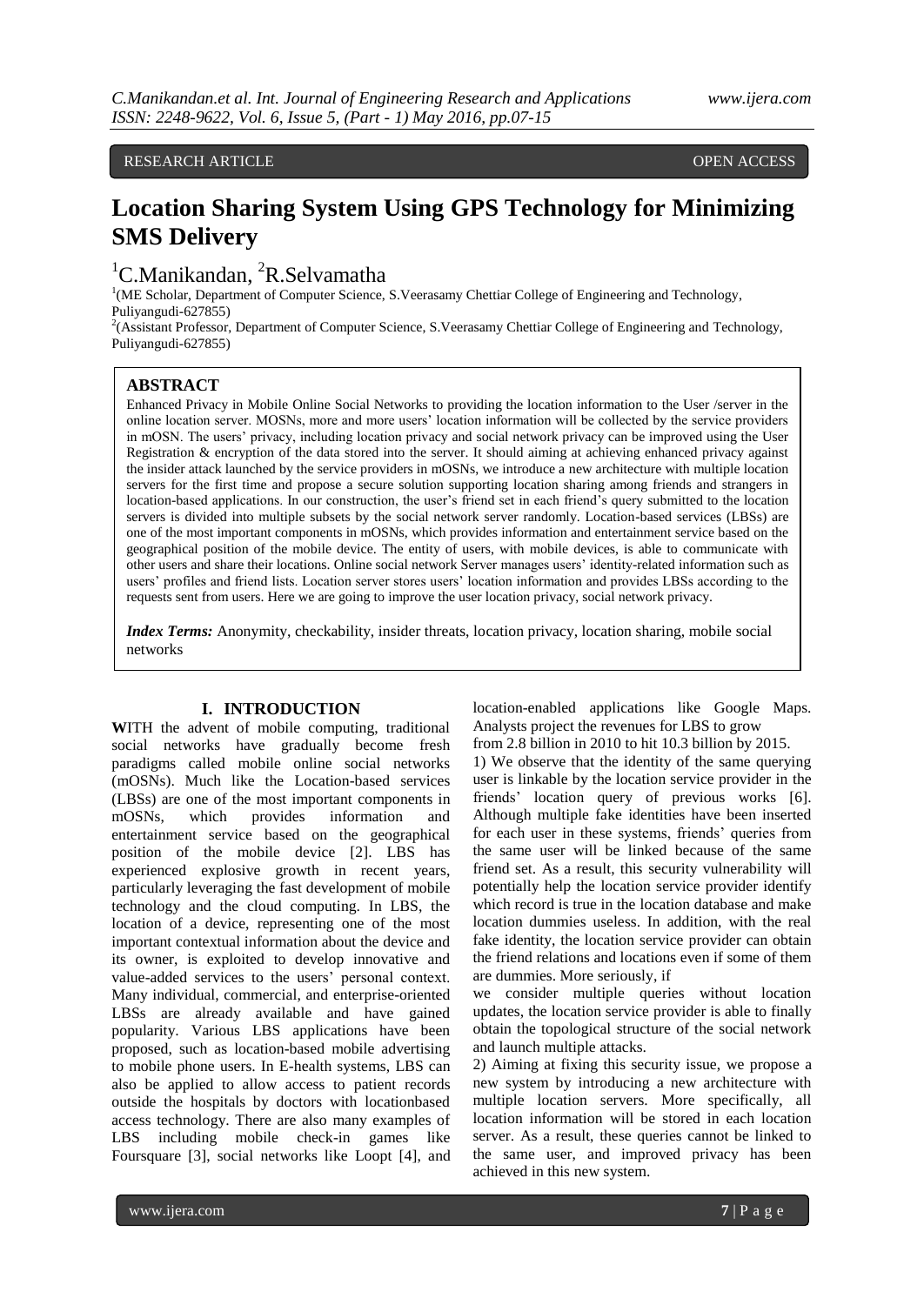When working mobile, one is dependent on public networks, requiring careful use of [VPN.](https://en.wikipedia.org/wiki/Virtual_private_networks) Security is a major concern while concerning the mobile computing standards on the fleet. One can easily attack the VPN through a huge number of networks interconnected through the line.

## **II. PROBLEM STATEMENT**

Mobile security or mobile phone security has become increasingly important in mobile computing. It is of

Indeed, smart phones collect and compile an increasing amount of sensitive information to which access must be controlled to protect the [privacy](https://en.wikipedia.org/wiki/Information_privacy) of the user and the [intellectual property](https://en.wikipedia.org/wiki/Intellectual_property) of the company.

## *A. System Model*

There are three entities in our mOSNs, which are described As follows.

1) *Users*. The entity of users, with mobile devices, is able to communicate with other users and share their locations with nearby friends and strangers.

2) *Online social network server*. This entity, denoted

by SOSN, manages users' identity-related information such as users' profiles and friend lists.

The SOSN provides online social network service to users based on the given identity-based information.

3) *Location Server*. This entity, denoted by LS, stores users' location information and provides LBSs according to the requests sent from users.

#### *B. Threat Model*

Different trust assumptions will be defined over the entities involved in the system: 1) the users are assumed to be dishonest

and would try to access the location information outside the scope of their access privileges. 2) The social network server is assumed to be "honest-butcurious," i.e., the social network server will follow our proposed protocol but try to find out as much sensitive information as possible. For example, it may want to extract the users' location information from the interactive communications. 3) The location server is also supposed to be "honest-but-curious." It will also honestly follow our protocols and try to get some users' sensitive information such as the friend list.

Note that, in our security model, the adversary is not allowed

to control both the social network server and the location servers. In other words, the social network server and the location servers are not allowed to collude and get the information that they have not owned individually. This security assumption is also specified in [6]. This assumption is reasonable because it is unlikely that two service providers operated by independent organizations can be controlled by the same adversary.

particular concern as it relates to the [security](https://en.wikipedia.org/wiki/Information_security) of personal information now stored on the [smart phone.](https://en.wikipedia.org/wiki/Smartphone)

More and more users and businesses use smart phones as communication tools but also as a means of planning and organizing their work and private life. Within companies, these technologies are causing profound changes in the organization of [information](https://en.wikipedia.org/wiki/Information_systems)  [systems](https://en.wikipedia.org/wiki/Information_systems) and therefore they have become the source of new risks.

## *C. Security Goal*

Based on the threat model defined previously, the following goals are defined for the location-sharing system in online mobile social networks.

1) For users, the system needs to protect their location privacy against the social network server and other unauthorized users (including both friends and strangers).

2) The location servers will provide the LBS to the users and should be prevented from getting the users' social network information.

3) The users' location information will be protected such that their friends or other strangers cannot access if their policy does not match the predefined access policy.

## *D. Symmetric Key Encryption*

Symmetric encryption uses a common secret key *κ* to encrypt and decrypt data. A symmetric encryption scheme consists of three primitive functions.

1)  $KeyGenSE(1\lambda) \rightarrow \kappa$  is the key generation algorithm that generates *κ* using security parameter 1*λ*.

2)  $EncSE(\kappa, M) \rightarrow C$  is the symmetric encryption algorithm that takes the secret *κ* and message *M* and then outputs the ciphertext *C*.

3)  $DecSE(\kappa, C) \rightarrow M$  is the symmetric decryption algorithm

that takes the secret  $\kappa$  and ciphertext  $C$  and then outputs the original message *M*.

## **III. BUILDING BLOCKS**



www.ijera.com **8** | P a g e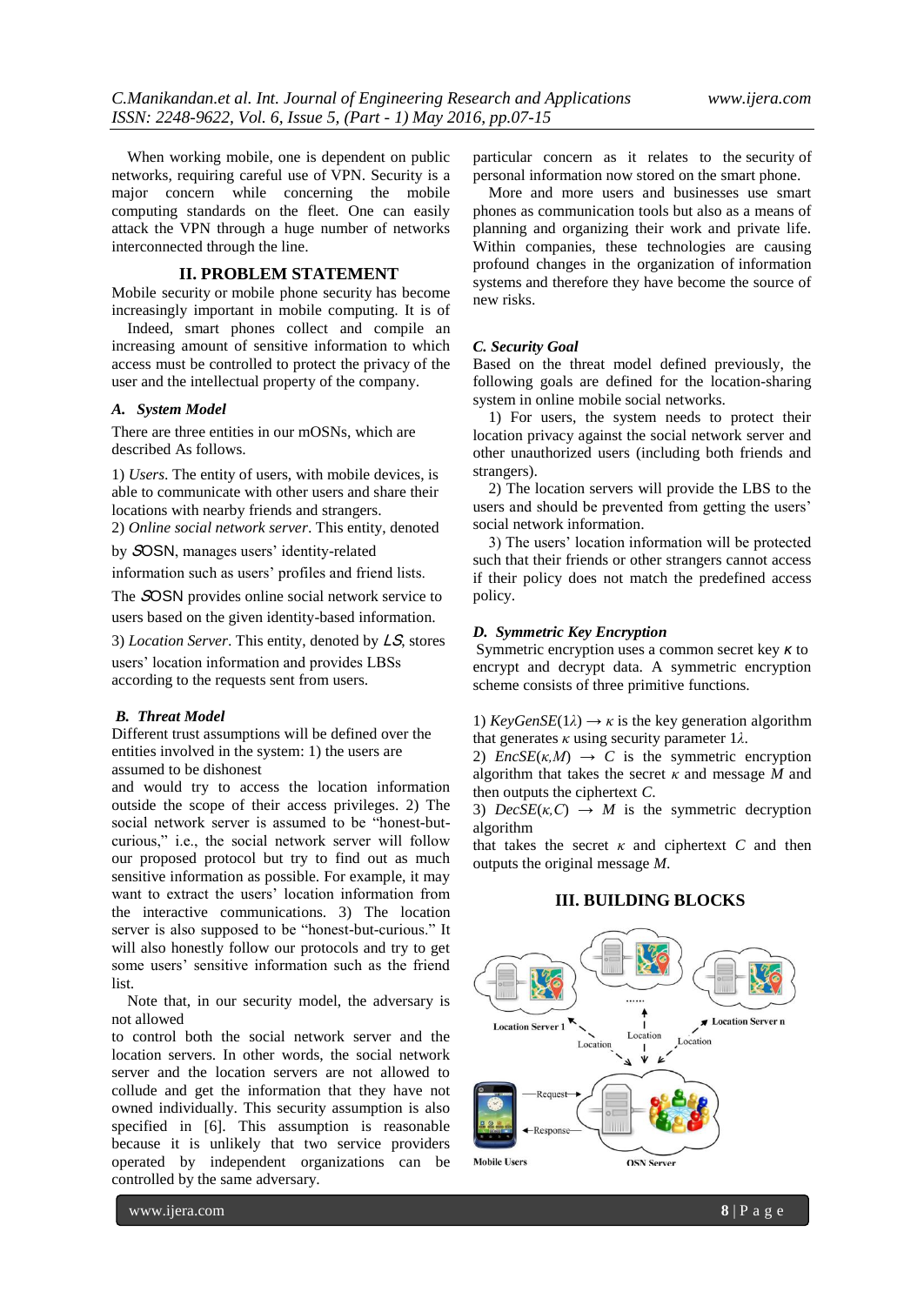A digital signature scheme is also required in our mechanism,

which is defined by the following three algorithms *KeyGen*, *Sign*, and *V erify*.

1) *KeyGen* is the key generation algorithm which takes input security parameter 1*λ*. It outputs (*pk, sk*) as a public/secret key pair.

2) *Sign* is the signing algorithm which takes input message *m* and secret key *sk* and outputs a signature *σ*.

3) *V erify* is the verification algorithm, which is given public key  $pk$ , message *m*, and signature  $\sigma$  as inputs and outputs accept if  $\sigma$  is a valid signature. Otherwise, output reject to denote that it is an invalid signature.

When working mobile, one is dependent on public networks, requiring careful use of [VPN.](https://en.wikipedia.org/wiki/Virtual_private_networks) Security is a major concern while concerning the mobile computing standards on the fleet. One can easily attack the VPN through a huge number of networks interconnected through the line.

When a power outlet or portable generator is not available, mobile computers must rely entirely on battery power. Combined with the compact size of many mobile devices, this often means unusually expensive batteries must be used to obtain the necessary battery life.

## **IV. SYSTEM ANALYSIS**

#### *1. Existing System*

There are several ways to achieve the location privacy such as hiding the relations between user identity and location , location anonymity

Mobile devices or the trusted third server first processes location information through practical methods, such as encryption, to hide users' identity and then sends the results to the server provider to perform query.

These techniques of achieving location anonymity can be categorized into three types:

- $\triangleright$  *K*-anonymity
- ▶ Dummy locations.
- $\triangleright$  Location encryption

#### *1.1 Disadvantages*

Inaccuracy, imprecision, and vagueness. In location sharing in the online social networks

Cannot be guaranteed in this work without the trust assumption on the service providers.

#### *2. Proposed System*

To enhance the privacy in online social network system Users are required to register their personal information for the LBS at *S*OSN. Specifically, they need to provide the information of their profiles and individual preferences,

Users need to update their location information at the location servers if their locations change. The new location information will be stored and updated at the location servers for location services.

The Request will be classified into two types

Friends Query

▶ Stranger's Query

## *2.1 Advantages*

The location servers will provide the LBS to the users and should be prevented from getting the users' social network information.

The users' location information will be protected such that their friends or other strangers cannot access if their policy does not match the predefined access policy

Security & Accuracy will be enhanced using the OSN & cryptographic Symmetric Key encryption algorithm.

A broadcast encryption (BE) scheme is demanded in this paper. There are four algorithms defined in a BE scheme, i.e., *KeyGenBE*, *EncBE*, *DecBE*, and *RevBE*. Note that, in the BE scheme, it also provides a revocation function to protect the security against a coalition of all revoked users [11]. The description of the algorithms is as follows.

1) *KeyGenBE* is the key generation algorithm that is used to generate a long-lived key for the user.

2) *EncBE* is the encryption algorithm that is used to encrypt files to a privileged user group *G*.

3) *DecBE* is the decryption algorithm that is used to decrypt the ciphertext by authorized users. Assume that amessage is encrypted to a user group *G*. Then, it means that only users in group *G* can decrypt and get the message from the ciphertext.

4) *RevBE* is the revocation algorithm that is used to revoke the users from the broadcast user group *G*. Group *G* can be dynamically changing, as users can be added to or removed from *G*. If a user is removed from *G*, his privilege of decryption is also canceled. Thus, *DecBE* is the decryption algorithm that is only used to decrypt the ciphertext if with a nonrevoked secret key at the time the message was encrypted.

TABLE I **SUMMARY OF NOTATIONS** 

| Symbol                           | Description                                      |
|----------------------------------|--------------------------------------------------|
| ID                               | User's social network identifier                 |
| $\mathcal{L}S$                   | Location server                                  |
| $S_{OSN}$                        | Social network server                            |
| $(x_{\text{ID}}, y_{\text{ID}})$ | User ID's real location                          |
| <b>FID</b>                       | Fake identifier including real and dummy ones    |
| $df_{\text{ID}}$                 | User ID's friend-case threshold distance         |
| $ds_{\text{ID}}$                 | User ID's stranger-case threshold distance       |
| q f                              | Distance threshold in friends' locations query   |
| $q_{s}$                          | Distance threshold in strangers' locations query |
| $k_{\mathcal{U}}$                | A symmetric key shared by users                  |
| $\mathcal G$                     | A social network graph stored at $P_{\rm OSN}$   |
| $(pk_U, sk_U)$                   | User's public key and secret key pair            |
| $(pk_{CS}, sk_{CS})$             | Location server's public and secret key pair     |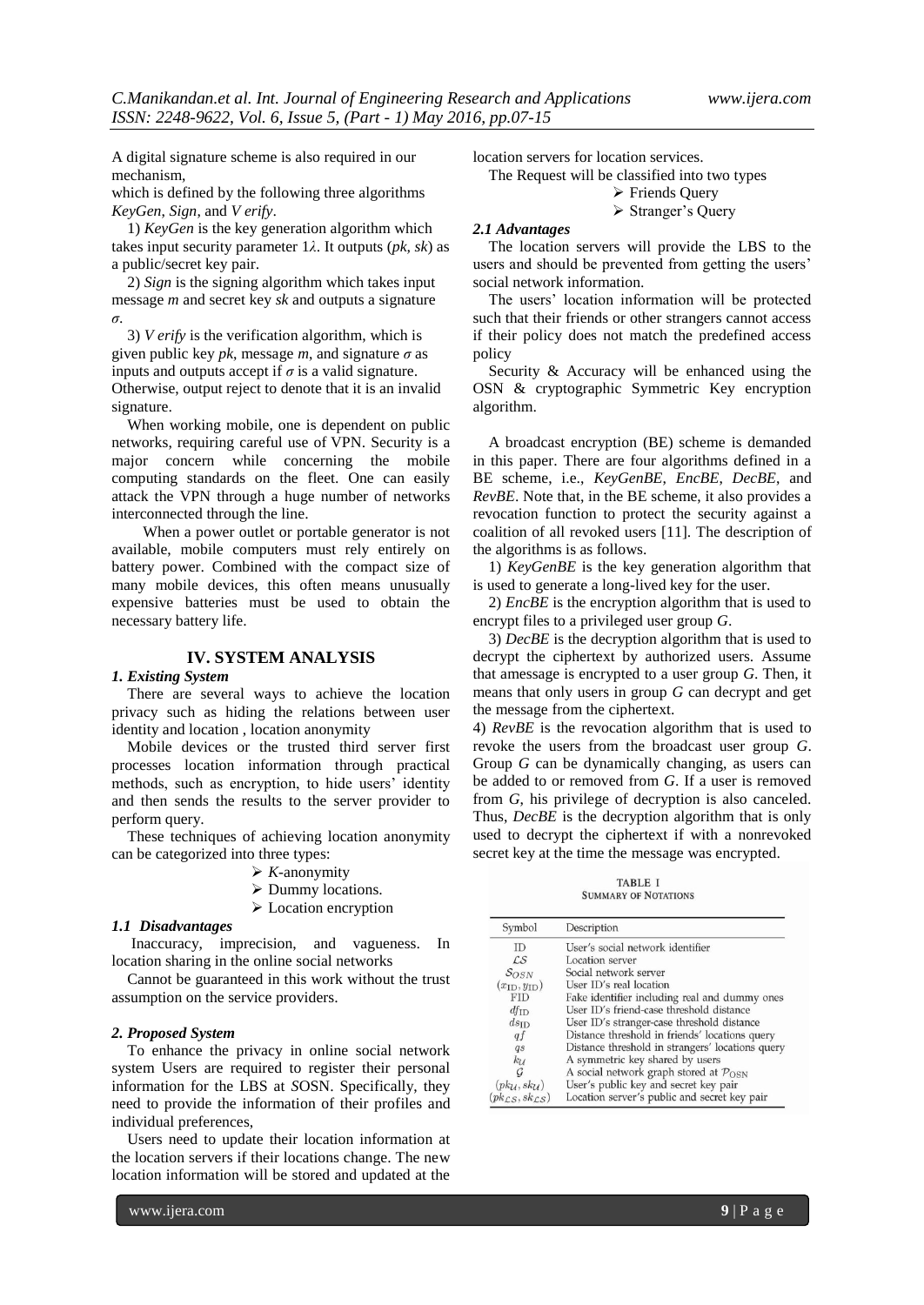*1) System Initialization: A symmetric key encryption scheme SE and a BE scheme BE are defined in the system. Each user has an identifier ID. The user generates and shares a symmetric key k with his friends. This symmetric key k will be encrypted and sent to all of his friends using the BE scheme. The user also prepares and registers a public key pair (PK,SK) for following registration/authentication. Assume that there are N location servers in our system.*

*2) Registration:* There are two kinds of registration, which are specified as follows. *Social network service registration:* Before using the LBS in mOSN, each user needs to register for the service at the social network server. Suppose that  $U = \{1D1, ID2, \ldots\}$ ID*n*} is the identity set of all of the users involved in the system, and a social network graph  $G = (V,E)$  on U has been stored at SOSN, where *V* <sup>⊆</sup> U is a set of identity vertices and  $E \subseteq V \times V$  is a set of edges in G. Each user will define his access control policy by providing two threshold distances *df*ID and *ds*ID. The

value of *df*ID denotes which distance the user with identity ID is willing to share location with his/her friends, and *ds*ID denotes the threshold distance within which he/she agrees to share location with strangers. After the registration,

the social network information and his/her friend relations at G are updated.

*LBS registration:* We assume that a location database in

the form of  $\{$ (FID,  $(x, y)$ ,  $df$ ID,  $ds$ ID) $\}$  is maintained by *LS*, where FID is the user's pseudoidentity and (*x, y*) is his/her current location. Let (FID*i,* (*xi, yi*)*, dfi, dsi*) be any valid record in the location database, dist(*·, ·*) be a distance function, and min(*·, ·*) return the minimum value in its inputs.

*3) Location Updates:* To update his/her location, the user with identity ID sends the information of (ID*, C*(*x, y*), *C* (*x, y*)) and (*ts, SigSKID*(ID, *ts*)) to *SOSN*, where  $(x, y)$  is his current location,  $C(x, y)$  is the encryption on the location with the secret key shared with his friends, and *C\_*(*x, y*) is the encryption on the location with the secret shared with the location servers.

## **V. SECURITY ANALYSIS**

As stated in our security model, *S*OSN and *LS*  are both assumed to be "honest-but-curious" and cannot collude. We provide the security analysis according to the security notions given in Section II-C.

*Privacy of User's Identity*. The user's personal information, including the user's identity and specific friends' information, should be protected from the location servers. Note that such information does not need to protect from the social network server. Thus, we only need to consider what the location servers can get from the interactions and other stored information.

The user's identity has been anonymized by the social network

server with a pseudoidentity each time when the user performs the location update or send the nearby friends' location request. Thus, the location server cannot get the real identity of the user.

*Privacy of User's Friends' Information*.When a user submits

friends' location query, the social network server will first add dummy user information in the user's real friend's set. Furthermore, the friend's set with dummy users is further divided into random subsets and sent to different location servers. The requirement of the number of dummy users added into the real friends' set should be larger than some predefined number, which may depend on the number of real friends and location



**Fig. 2. Execution time of signature schemes on a mobile phone. (a) Execution time of the BLS signature. (b) Execution time of the RSA signature.** servers. If the number is large enough, then the total number of subsets will be huge enough. As a result, each location server

can only get part of the friend list with dummy users, who cannot distinguish friends from strangers without any other information. Although multiple requests will be sent by the same user, the location server still cannot link them exactly to the same user because the subset assigned to it will be different with a high probability.

*Location Privacy***.** The location privacy is at risk by *S*OSN colluding with dishonest users. The chance of accessing users' locations is when receiving the response from *LS* in friends and strangers' location query. Note that, in these replies during both stages, the real locations are protected by the symmetric/ asymmetric encryption scheme, which will not leak any information to *S*OSN.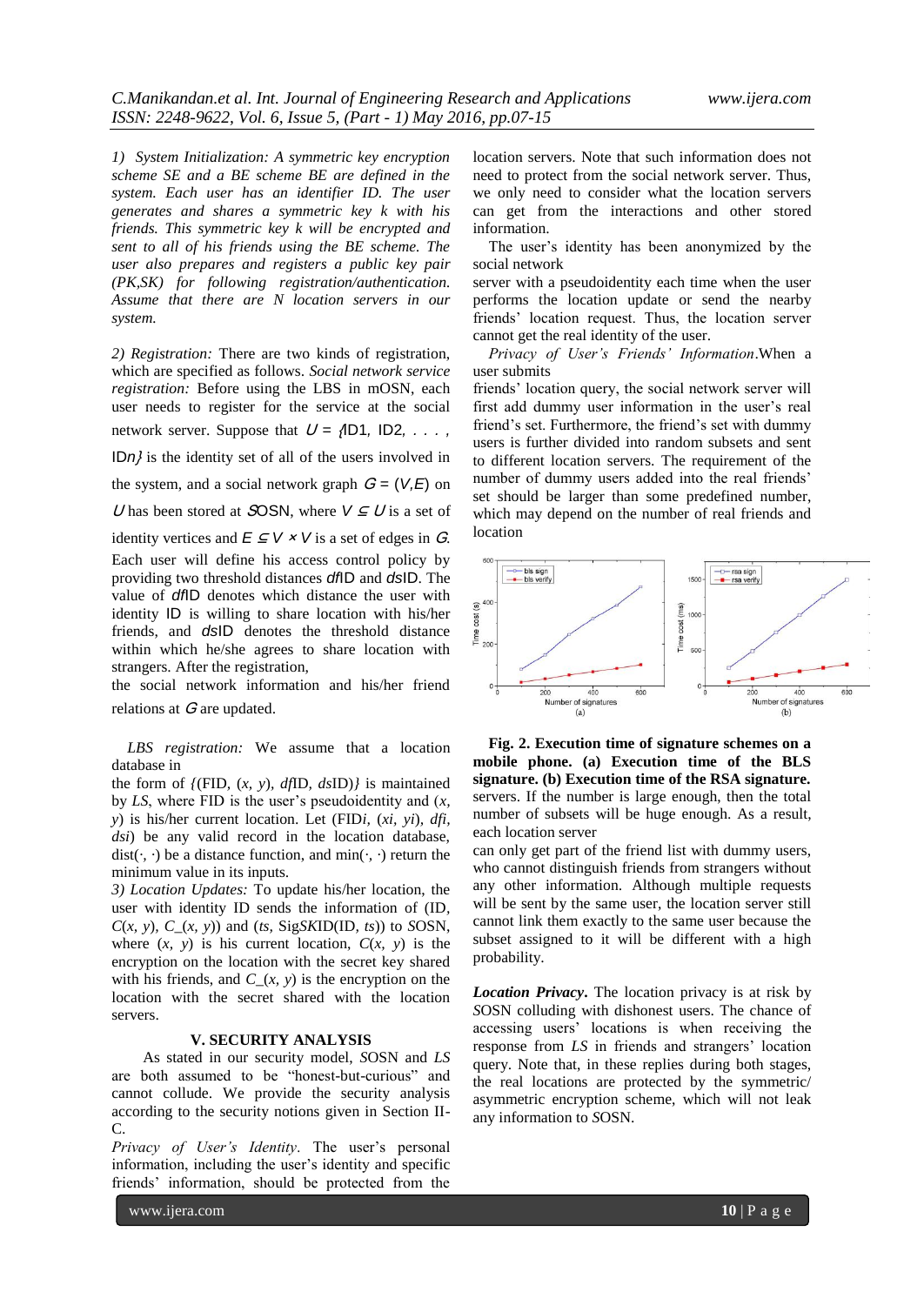*Social Network Privacy***.** The privacy of the social network is prevented from *LS* by adding dummy users into each friends' location query. Thus, the social network information for each independent location query is protected from *LS*. Furthermore, for each user, different pseudo-IDs will be assigned when the user updates his location. As a result, for different location queries from the same user *U*, the pseudoidentity of *U* as well as the fake identities of his friends will be different if all of them have updated their locations. Therefore, it will be impossible for *LS* to get the information from the social network server. The location servers even do not know which user is submitting the location query because we apply dummy location updates and queries to prevent *LS* from knowing which is user's real fake identity. Based on the analysis on the aforementioned two points, the relations between user's fake identity and his friends' fake identities are hidden as well. Finally, we can conclude that the privacy of the social network is preserved.

*Authorized Access*. In our security model, the location servers and social network server are assumed to be "honestbut- curious." Each user defines two threshold distances for friend's location query and stranger's location query. Therefore, if the location servers and social network server perform the queries in an honest way, the location information and identity information of the users will be protected such that only satisfied users' information will be returned as the query result.

*S*OSN first finds the user's friend set *S*ID and gets the corresponding pseudoidentity set *S\_*ID. *S*OSN randomly divides *S\_*ID into *N* subsets *{S*1 ID*, . . . , SN* ID*}* with randomly different sizes satisfying *S\_*ID = *S*1 ID∪*, . . . ,*∪*SN* ID. Then, the message (*CkCT* (*x, y*)*, Si* ID, 'f', *l, pkf* ) will be sent to the *i*th location server *LSi*. Upon receiving the request, *LSi* first gets the location (*x, y*) by decrypting *CkCT* (*x, y*) with the secret key *kCT* . Then, *LSi* checks which pseudo-ID in *Si* ID is within the distance. For each of these nearby users, the location server will enforce access control based on these users' friendcase threshold distance. Assume that the location of a nearby user is (*xi, yi*). If dist( $(x, y)$ ,  $(xi, yi)$ )  $\leq min(dfi, l)$  based on these users' friend-case threshold distance *dfi*, *LSi* returns the message *{Encpkf* (FID*\_i,* (*xi, yi*))*}* and his signature on *pkf* to *S*OSN, who will forward this message to the user.

Finally, the user decrypts and gets all of the nearby friends'

identities and locations *{*(FID*\_i,* (*xi, yi*))*}* from all of the location

servers as the result of the request.

To further enhance the privacy of user's friend information,

some dummy users' identities could be added into *S*ID and *S\_*ID.

Let *S*∗ID be a new set computed from *S\_*ID with dummy user set

*S*0 ID. The other procedures are the same as the aforementioned

protocol and are omitted here.

*5) Strangers' Location Query:* If a user wants to find the nearby strangers' locations, he first submits his query  $({\ell}CkCT (x, y), l, 's')$  as well as the public key *pkf* for this query to the social network server, who will directly forward this message to all location servers.

Upon receiving the request, *LSi* first gets the location  $(x, y)$  by decrypting *CkCT*  $(x, y)$  with his secret key *kCT* . Then, *LSi* checks which pseudo-ID in his database is within the distance. For each of these nearby users, the location server will enforce access control based on these users' stranger-case threshold distance. Assume that the location of a nearby user is  $(xi, yi)$ . If dist $((x, y), (xi, yi)) \le \min(ds$ *i, l)*, *LSi* returns *{Encpkf* (FID*\_i,* (*xi, yi*))*}* and its signature

on (*pkf , {Encpkf* (FID*\_i,* (*xi, yi*))*}*) to *S*OSN, who will forward it to the user. The user is able to decrypt and get the

result of this query. To further reduce the storage overhead at

*LS*, previous invalid records could be deleted by the location

servers. To realize it, *S*OSN could send the updated information

to *LS* after each time period defined in the system.

Thus, the dishonest action of a malicious *LS* could be detected through the added redundancy with a high

probability, which depends on the number of elements in *Sc* ID in the friends' location query.

In our system, the aforementioned two challenges will be solved by introducing a new architecture with multiple location servers, in which all users' location information will be stored in each location server. As shown in Fig. 1, when a request for friends is sent from a user, the social network server first finds the user's friend set. Then, this set is divided into multiple subsets.

## **VI. IMPLEMENTATION AND EVALUATION Well-defined SMS Format**

SMS is the most widely used data application worldwide. The proposed system uses SMS to transmit location update messages and assumes that the message delay between the tracker and the target is negligible. A short message is transmitted from the mobile station (MS) to the GSM base station (BTS) through a wireless link and is received in the backbone network of the service provider.

The mobile switch center (MSC), home location register (HLR), and visitor location register (VLR) determine the appropriate short message service center (SMSC), which processes the message by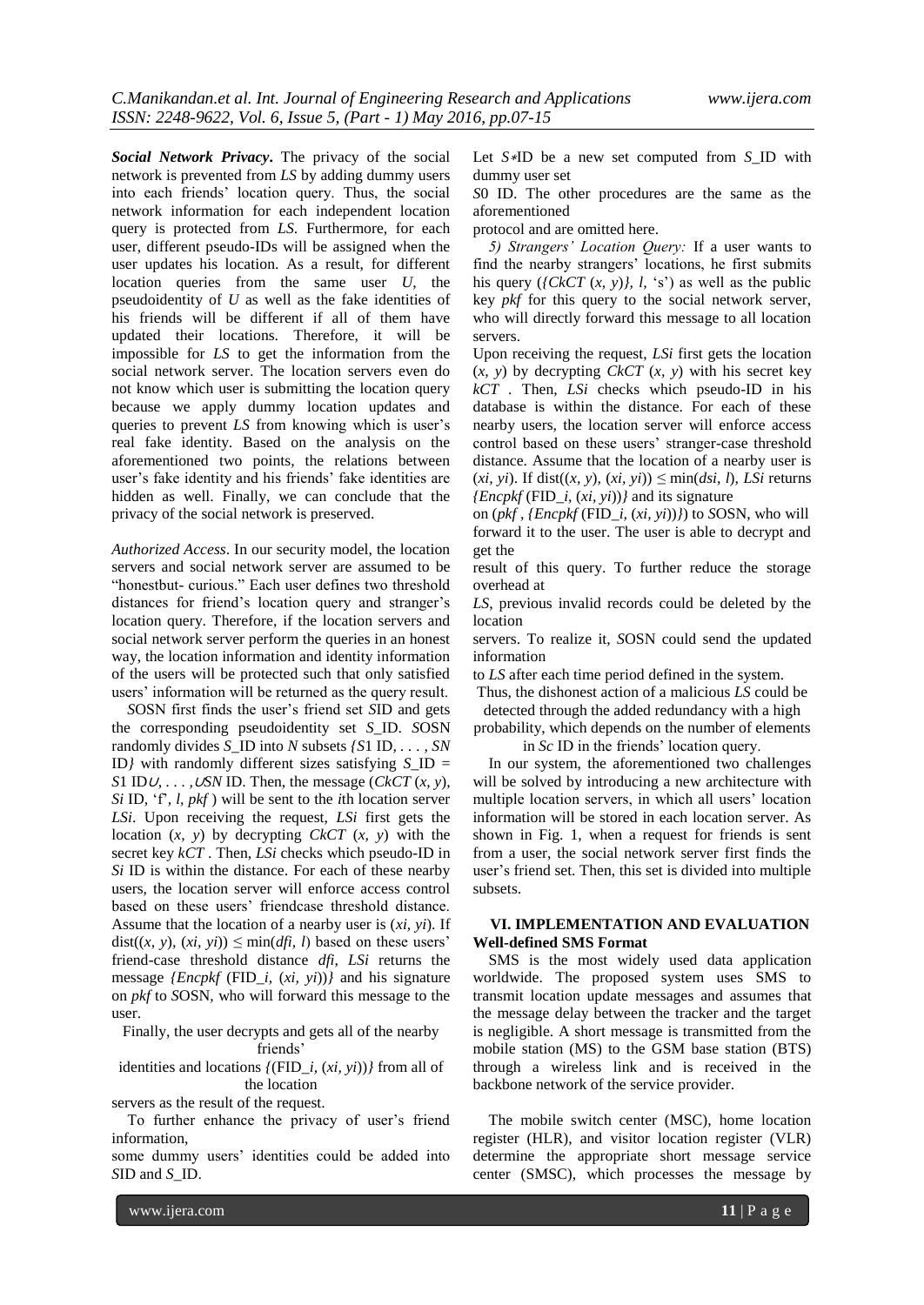applying the "store and forward" mechanism. If the recipient is unreachable, the SMSC queues the message for a retry at a later time.

#### **Location Prediction**

The location prediction module, which is built in both the target and the tracker side, uses the information on the current location. Location prediction is performed by using the current location, moving speed, and bearing of the target to predict its next location.

When the distance between the predicted location and the actual location exceeds a certain threshold, the target transmits a short message to the tracker to update its current location.

#### **Dynamic Threshold**

The dynamic threshold module, which is used only on the target side, minimizes the number of short messages by dynamically adjusting the threshold TH according to the moving speed of the target. Threshold TH affects both the number of transmitted short messages and the location accuracy.

A large threshold reduces the number of short messages as well as the location accuracy; that is, there is a large difference between the predicted location and the actual location. By contrast, a small threshold requires relatively an increased number of short messages; however, it increases the location tracking accuracy.

## **Viewing Map**

When the tracker receives a response message from the target, it means that the accuracy of the predicted location is too low. Therefore, the Map updates the target location information according to the received message rather than according to its prediction. Particularly, the messages from the target are received by the SMS Receiver on the tracker side.

The SMS Receiver extracts the location information (e.g., coordinate, speed, and bearing) from the received message and passes it to the Map, which in turn displays and marks the target location on a map.

The main tools for our new privacy-preserving location sharing system are the symmetric key encryption, digital signature, and BE schemes. In our implementation, we choose the hash function SHA-256 with an output size of 32 B. We implement the BE based on [11]. We choose the AES for the data encryption and decryption. Two kinds of digital signatures have been tested in our experiment, including the RSA signature [15] and BLS signature schemes [16] (Fig. 2). In these schemes, AES's block size is 128 b, and the encryption mode is CBC; the key length of RSA is 1024 b; the BE scheme and BLS signature scheme are all built on type A pairing, which is constructed on the curve  $Y 2 = X3 + X$  over the field  $Fq$  for some prime  $q = 3 \text{ mod } 4$ . The two groups in the pairing are G1 and G2, which are the group of points *E*(*Fq*).



**Fig. 3. Execution time for location update. (a) Execution time of AES. (b) Execution time of BE.**

In this section, we focus on the evaluation of the encryption and decryption performances of our location-sharing system on querying friends' locations and strangers' locations, respectively.

The efficiencies of the proposed systems are mainly determined

by the following four parameters: the number of friends *n*, the number of strangers *s*, the number of location servers *N*, and the number of querying times *q*. Thus, the efficiency is evaluated in terms of the four aspects mentioned previously with different parameters *n*, *s*, *N*, and *q* in our experiment.

All of our experiments were performed in JAVA on a Lenovo

P780 smartphone with Android OS 4.2 operation system. The location server is simulated with the Intel(R)Core(TM)i7- 3517U 1.90-GHz CPU.We use a 128-b AES for symmetric key encryption and decryption.

*1) Evaluation on Mobile Device:* For the user with mobile device, the operations including *Location Updates* and *Location Query* have been tested based on the aforementioned chosen parameters and cryptographic tools.

*Location Updates*. In this phase, a symmetric key encryption is demanded. If any user is deleted from his friend list, a BE is also required. The receivers in the BE are all of the user's friends. Fig. 3 shows the execution times of the AES and BE scheme: 1) two AES implementations are compared in Fig. 3(a), and the conclusion is that the native implementation called JNI has better efficiency than android API, while both satisfy practical requirements. 2) The execution time of BE is shown in Fig. 3(b), and we can see that the average time of encryption is about 1.6 s and that of decryption is about 1.2 s. Because the BE scheme is used in the key distribution between friends, it can also satisfy the practical application. *Friends*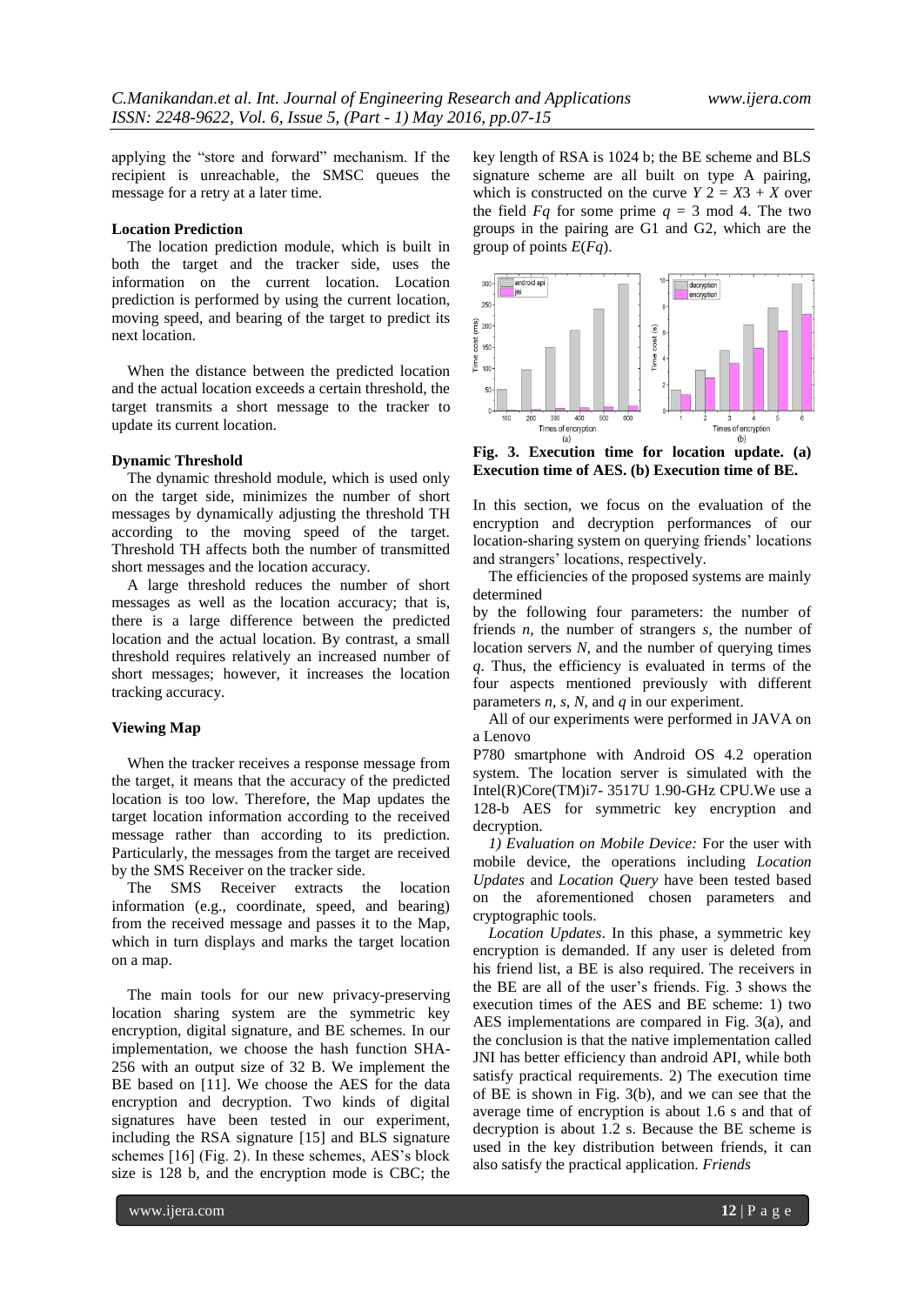

TARLE II **COMPARISONS WITH OTHER SYSTEMS** 

| Items                  | Mobishare | N-Mobishare | Our System |
|------------------------|-----------|-------------|------------|
| Celluar Towers         | Need      | No          | No         |
| Mobile Device          | Similar   | Similar     | Similar    |
| <b>OSN</b> Server      | High      | High        | Low        |
| <b>Location Server</b> | Low       | Low         | High       |

*Strangers' Location Query*. Similar to the friends' location query, the location server encrypts all of the ID strings using the AES-CBC model. Therefore, the execution time is linear with the number of records. However, even the number of records is 1000, and the average encryption time is only 30 ms, so that the system is very efficient and practical.

*3) Comparison With Other Systems:* Until now, there are three typical location-sharing systems for mOSN: Mobishare in 2012 [6], N-Mobishare in 2014 [10], and our proposed system. Table II lists the comparisons of performances among them.

1) About the cellular towers. The Mobishare system uses cellular towers to act as a trusted center, and some cryptographic computation will be run in them. However, the other systems do not need them and make the system more flexible.

2) About the performance in a mobile device. Three systems have similar performances. When a user wants to update his sharing key, N-Mobishare and our system will execute once the BE scheme, but the Mobishare requires user to execute *n*-times symmetric encryptions. In this case, the former will be more flexible and efficient.

3) About the performance in the OSN server. To provide better security, our system requires the OSN server to store user's location to multilocation servers. Compared with two other systems, our system must encrypt more location information for these servers.

4) About the performance in the location server. In our system, each location server will have a better performance because it queries among the smaller data sets after dividing the locations to multiservers. On the contrary, the other systems require storing all of the locations into the single server, which is easy to form the bottleneck.

## VII. RELATED WORK

In this evaluation, we have assumed that a target moves erratically at low speed. Thus, the proposed LBD finds potential applications for elderly care and childcare. In addition, LBD is used in car monitoring and tracking applications because it works under the condition that the target moves at a high speed. However, further studies are required to verify these applications.

A notable limitation is that LBD can only track one target at a time. We extend this work for future studies on monitoring multiple targets simultaneously by taking into account additional value-added services.

There are also many other works proposed to solve the location privacy issues by combining the aforementioned three methods. Duckham and Kulik [21] proposed a formal model for location obfuscation techniques such as adding inaccuracy, imprecision, and vagueness. Krumm [22] showed that the effects of spatial cloaking algorithms and adding Gaussian noise or discrediting the location (i.e., reducing granularity) can degrade the identification success of the adversary. There are also some other related works on other applications. The paper [23] presented a system of Mobi Mix, which is a road-network based mix-zone framework to protect location privacy of mobile users traveling on road networks. In contrast to spatial cloaking- based location privacy protection, the approach in

MobiMix is to break the continuity of location exposure by using mix-zones, where no applications can trace the user movement. In social networks, privacy controls must be flexible enough to allow sharing between both trusted social relations and untrusted strangers. To address this issue, [24] proposed a system called Smoke Screen, which discussed sharing presence with both friends and strangers while preserving user privacy. As indicated in a previous research [25], location and presence are two sources of privacy leakage introduced by mOSNs. Smoke Screen [24] solves the problem of how to flexibly share presence with both friends and strangers while preserving user privacy. Previous work [26], [27] discussed sharing locations between established relations in a privacy-preserving way.

Later, considering flexible privacy-preserving location sharing

in mOSNs, Wei et al. [6] proposed Mobishare, which is an extension of Smoke Screen. In Mobishare, users are able to share their location information with third party applications and other users, but either the OSN provider or the location server has complete knowledge of the users' identity and location. This is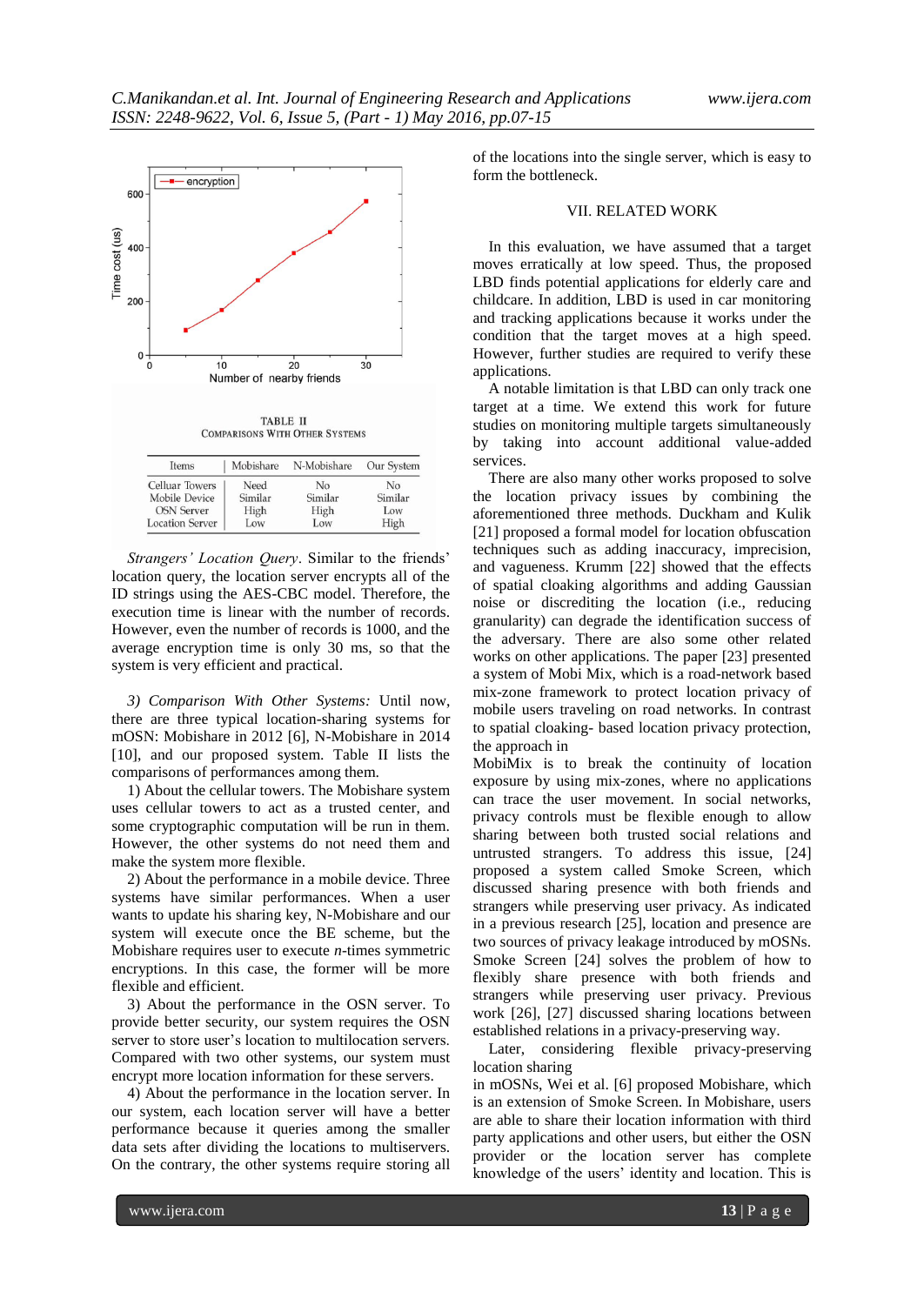achieved by splitting location requesters into two groups, namely, strangers and friends. Then, using an encryption scheme to protect the location data, this information is transmitted to the location server or the online social

network. However, this mechanism cannot prevent the location server from linking the queries from the same user and extract sensitive information.

## **VIII. CONCLUSION**

A handful of studies have developed location tracking applications through SMS. However, SMS is a user-pay service. The number of SMS transmissions must be minimized while maintaining the location tracking accuracy within the acceptable range to reduce the transmission cost. This study proposes a novel solution, LBD, to this problem, and further develops a realistic system for tracking the target location. In addition to defining the short message format, LBD uses the current location, speed, and bearing of the target to predict its next location.

In LBD, the moving pattern information of the target is transmitted only when the distance between the predicted location and the actual location exceeds a certain threshold, which is dynamically adjusted according to the speed of the target. The experiment shows that, in LBD, the number of short messages required is significantly reduced as compared with TBD and DBD. In addition, LBD achieves an acceptable location tracking accuracy. Finally, the use of a dynamic threshold reduces the required number of short message transmissions compared with the fixed threshold.

We have addressed the problem of users' privacy against insider attack launched by the service providers in mOSNs. Two kinds of privacy have been considered, including the location privacy and social network privacy. We have introduced a new architecture with multiple location servers for the first time and proposed a secure solution supporting location sharing among friends and strangers in location-based applications. In our construction, the user's friend set in each friends' query submitted to the location servers is divided into multiple subsets by the social network server randomly. Moreover, each location server can only get a subset of friends, instead of the whole friends' set. In this way, an enhanced social network privacy against the insider attack can be achieved. To further protect anonymity, the identity of each user in the query set will be replaced with a pseudo identity before sending the query to the location servers. We have also proved that the new construction is secure under the stronger security model with enhanced privacy. Finally, we have provided extensive experimental results to demonstrate the

#### **REFERENCES**

- [1] Jin Li, Hongyang Yan, Huang, and Duncan S. Wong in" Location-Sharing Systems with Enhanced Privacy in Mobile Online Social Networks" Proc. UBICOMM, 2015, pp. 178–183.
- $[2]$  Z. Tian, J. Yang, and J. Zhang, "Locationbased services applied to an electric wheelchair based on the GPS and GSM networks," in Proc. ISA,  $2010$ , pp. 1–4.
- [3] I. Lita, I. B. Cioc, and D. A. Visan, "A new approach of automobile localization system using GPS and GSM/GPRS transmission," in Proc. ISSE, 2013, pp. 115–119.
- [4] P. Perugu, "An innovative method using GPS tracking, WINS technologies for border security and tracking of vehicles," in Proc. RSTSCC, 2010, pp. 130–133.
- [5] S. A. Hameed, O. Khalifa, M. Ershad, F. Zahudi, B. Sheyaa, and W. Asender, "Car monitoring, alerting, and tracking model: Enhancement with mobility and database facilities," in Proc. ICCCE,  $2010$ , pp.  $1-5$ .
- [6] R. E. Anderson, A. Poon, C. Lustig, W. Brunette, G. Borriello, and B. E. Kolko, ―Building a transportation information system using only GPS and basic SMS infrastructure," in Proc. ICTD, 2010, pp. 233–242.
- [7] Y.-A. Montjoye, C. A. Hidalgo, M. Verleysen, and V. D. Blondel, "UniqueIn the crowd: The privacy bounds of human mobility," in Nature Sci. Rep., vol. 3, 2013, Art. ID. 1376.
- [8] W. Wei, F. Xu, and Q. Li, "Mobishare: Flexible privacy-preserving location Sharing in mobile online social networks," in Proc. INFOCOM, 2012, pp. 2616–2620.
- [9] L. Barkhuus and A. K. Dey, "Location-based services for mobile telephony: A study of users' privacy concerns," in Proc. INTERACT, 2013, vol. 3, pp. 702–712.
- [10] J. Li, J. Li, X. Chen, Z. Liu, and C. Jia, ―Mobishare+: Security improved System for location sharing in mobile online social networks," in Proc. 5th Int. Workshop MIST, 2013.
- $[11]$  Z. Liu, J. Li, X. Chen, J. Li, and C. Jia, "New privacy-preserving location Sharing system for mobile online social networks," in Proc. 3PGCIC, 2013, pp. 214–218.
- [12] Z. Liu, D. Luo, J. Li, X. Chen, and C. Jia, ―N-Mobishare: New privacy preserving Location-sharing system for mobile online social networks," Int. J. Comput. Math., 2014.

efficiency of our proposed construction.